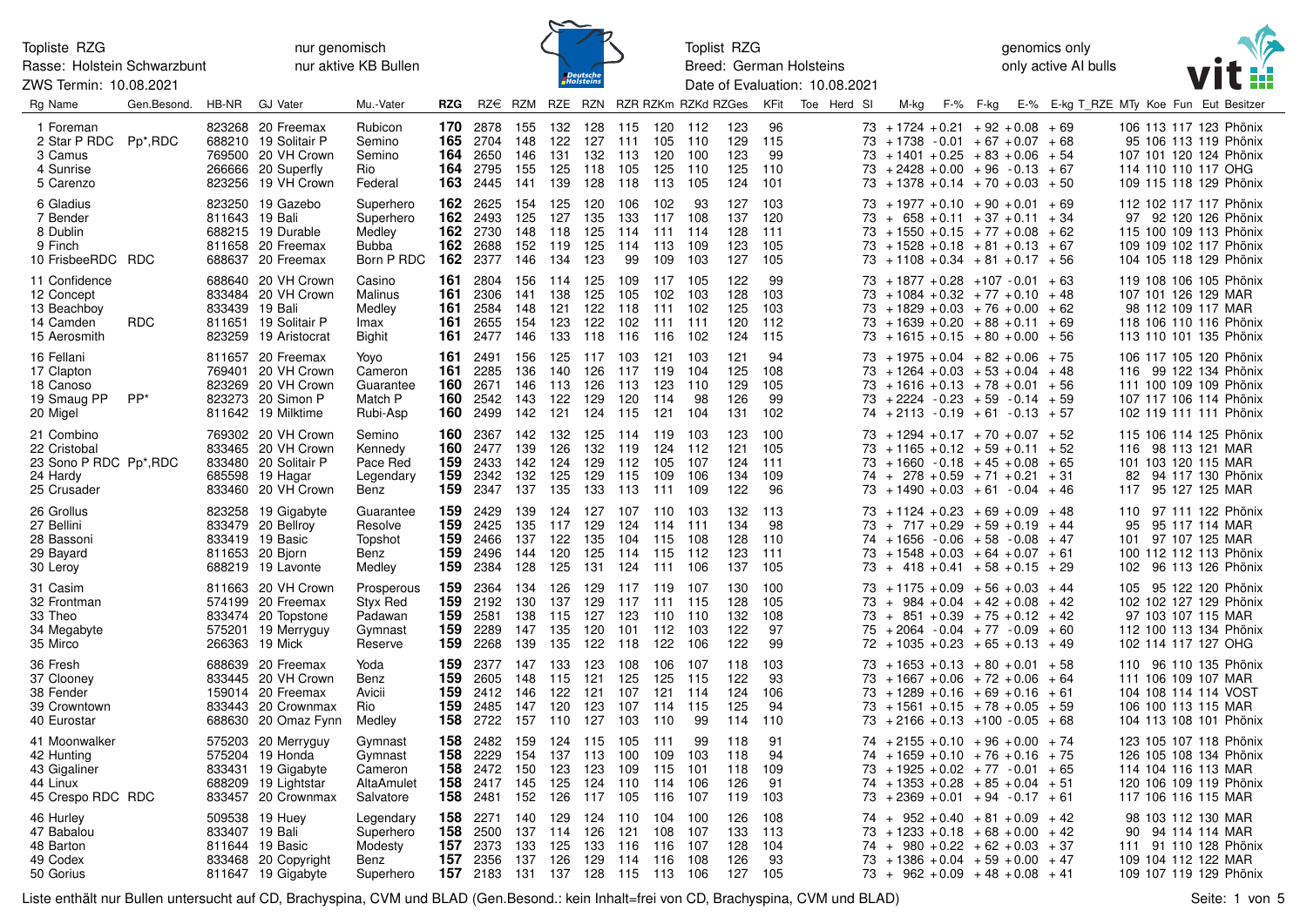Rasse: Holstein Schwarzbunt ZWS Termin: 10.08.2021

## nur genomisch nur aktive KB Bullen



Toplist RZG Breed: German Holsteins Date of Evaluation: 10.08.2021 genomics only only active AI bulls



| Rg Name                                                                | Gen.Besond.         | HB-NR | <b>GJ Vater</b>                                                                                                | Mu.-Vater                                               | RZG                             |                                                              |                                 |                                     |                                 |                                     |                                    | RZ€ RZM RZE RZN RZR RZKm RZKd RZGes  |                                 | KFit                              | Toe Herd SI | M-kg                                                                                                                                                                                            | F-% F-kg |  | E-% E-kg T RZE MTy Koe Fun Eut Besitzer |           |                                                                                                                            |  |
|------------------------------------------------------------------------|---------------------|-------|----------------------------------------------------------------------------------------------------------------|---------------------------------------------------------|---------------------------------|--------------------------------------------------------------|---------------------------------|-------------------------------------|---------------------------------|-------------------------------------|------------------------------------|--------------------------------------|---------------------------------|-----------------------------------|-------------|-------------------------------------------------------------------------------------------------------------------------------------------------------------------------------------------------|----------|--|-----------------------------------------|-----------|----------------------------------------------------------------------------------------------------------------------------|--|
| 51 Signal P<br>52 Bowie<br>53 Newyorker<br>54 Metro<br>55 Domino       | $Pp^*$              |       | 688632 20 Simon P<br>769505 20 Belami<br>833477 20 Nemo<br>266282 19 Merryguy<br>688214 19 Durable             | Imax<br>Semino<br>Marius<br>Supreme<br>Cameron          | 157<br>157<br>157<br>157        | 2173<br>2481<br>157 2369<br>2597<br>2705                     | 132<br>150<br>140<br>157<br>148 | 134<br>120<br>126<br>118<br>109     | 128<br>122<br>125<br>118<br>125 | 114 122<br>106<br>112<br>100<br>113 | 118<br>123<br>115<br>107           | - 102<br>100<br>$-111$<br>100<br>114 | 126<br>120<br>123<br>118<br>122 | 101<br>98<br>99<br>105<br>125     |             | $73 + 950 + 0.15 + 54 + 0.07 + 40$<br>$73 + 1535 + 0.23 + 86 + 0.08 + 61$<br>$73 + 1402 + 0.08 + 64 + 0.03 + 52$<br>$74 + 1484 + 0.51 + 116 + 0.08 + 60$<br>$73 + 1784 + 0.02 + 72 + 0.03 + 65$ |          |  |                                         |           | 98 118 114 128 Phönix<br>110 105 105 118 Phönix<br>116 104 106 124 MAR<br>118 109 116 103 OHG<br>112 94 107 106 Phönix     |  |
| 56 Rajano<br>57 Enjoy<br>58 Sunny P<br>59 Crispin<br>60 Apache         | Pp                  |       | 823260 19 Rafting<br>688634 20 Entity<br>266660 20 Simon P<br>811659 20 Copyright<br>158530 20 Aristocrat      | Guarantee<br>Outlast<br>Kerrigan<br>Benz<br>Gymnast     | 157<br>157<br>157<br>157<br>157 | 2276<br>2522<br>2251<br>2196<br>2419                         | 151<br>143<br>140<br>132<br>148 | 132<br>118<br>128<br>137<br>124     | 113<br>127<br>124<br>124<br>118 | 101<br>110<br>111<br>115<br>110     | 109<br>121<br>112<br>113<br>115    | 96<br>105<br>98<br>112<br>93         | 121<br>122<br>126<br>127<br>125 | 106<br>115<br>101<br>97<br>100    |             | $73 + 2141 - 0.02 + 82 - 0.07 + 65$<br>$73 + 1429 + 0.19 + 78 + 0.02 + 51$<br>$73 + 1257 + 0.11 + 61 + 0.09 + 53$<br>$73 + 1325 + 0.10 + 63 - 0.08 + 36$<br>$73 + 1528 + 0.17 + 80 + 0.07 + 60$ |          |  |                                         |           | 107 117 113 124 Phönix<br>114 106 109 110 Phönix<br>105 102 110 128 OHG<br>100 98 119 136 Phönix<br>113 113 105 118 VOST   |  |
| 61 Chicago P<br>62 Cateye<br>63 Corelli<br>64 Mondego<br>65 Preco      | Pp                  |       | 499189 20 VH Crown<br>833461 20 Copyright<br>769501 20 Copyright<br>688638 20 Masters<br>689395 19 Pursuit     | Starr-P<br>Rubicon<br>Dynamo<br>Rio<br>Gymnast          | 157<br>157<br>157<br>157<br>157 | 2552<br>2439<br>2517<br>2341<br>2295                         | 140<br>157<br>149<br>131<br>142 | 110<br>125<br>119<br>120<br>127     | 131<br>114<br>120<br>128<br>121 | 122<br>109<br>113<br>129<br>115     | -111<br>117<br>119<br>130<br>109   | - 112<br>109<br>110<br>108<br>97     | 127<br>112<br>118<br>130<br>126 | 92<br>89<br>105<br>105<br>105     |             | $73 + 1449 + 0.14 + 73 - 0.02 + 48$<br>$73 + 2383 - 0.03 + 89 - 0.06 + 74$<br>$73 + 1827 + 0.15 + 89 - 0.04 + 58$<br>$73 + 956 + 0.07 + 45 + 0.08 + 41$<br>$73 + 937 + 0.35 + 74 + 0.17 + 50$   |          |  |                                         |           | 107 89 109 110 Goepel<br>112 119 115 110 MAR<br>105 100 110 117 Phönix<br>105 107 109 116 Phönix<br>102 118 107 122 Goepel |  |
| 66 Gallius<br>67 Hilton<br>68 Gundoll<br>69 Calvin<br>70 Skylight      | <b>RDC</b>          |       | 823263 19 Gywer RDC<br>833470 20 Husky<br>619209 19 Gywer RDC<br>265895 18 Casino<br>769110 19 Skywalker       | Superhero<br>Supreme<br>Styx Red<br>Finder<br>Legendary | 157<br>157<br>157<br>157        | 2227<br>2445<br>2291<br>2431<br>157 2304                     | 142<br>139<br>131<br>150<br>135 | 133<br>116<br>131<br>123<br>121 124 | 116<br>127<br>126<br>118        | 113<br>115<br>121<br>102<br>126     | 106<br>96<br>108<br>114<br>110 110 | 107<br>97<br>119<br>109              | 127<br>135<br>126<br>121<br>130 | 102<br>111<br>119<br>108<br>109   |             | $73 + 1484 + 0.14 + 74 + 0.00 + 50$<br>$74 + 724 + 0.45 + 76 + 0.17 + 43$<br>$73 + 1533 - 0.14 + 44 - 0.09 + 43$<br>$75 + 1996 + 0.01 + 80 - 0.03 + 65$<br>$74 + 1102 + 0.06 + 50 + 0.09 + 47$  |          |  |                                         | 109<br>98 | 112 112 116 123 Phönix<br>112 94 103 119 MAR<br>99 124 122 Phönix<br>114 102 122 110 OHG<br>94 115 121 Phönix              |  |
| 71 Cosinus<br>72 Cornetto<br>73 Highway<br>74 Balingo<br>75 Laola      |                     |       | 688631 20 VH Crown<br>823270 20 Chilton<br>686128 18 Huey<br>619211 19 Bali<br>833450 20 Lavonte               | Malinus<br>Fabulous<br>Modesty<br>Shep<br>Medley        | 157<br>157<br>157<br>157<br>157 | 2236<br>2413<br>2240<br>2465<br>2354                         | 139<br>135<br>135<br>145<br>139 | 134<br>119<br>134<br>116<br>123     | 120<br>134<br>126<br>122<br>127 | 105<br>118<br>110<br>115<br>110     | 116<br>118<br>-121<br>108<br>107   | 110<br>- 110<br>109<br>106<br>105    | 127<br>120<br>122<br>125<br>126 | 99<br>103<br>105<br>119<br>103    |             | $73 + 1033 + 0.39 + 83 + 0.04 + 40$<br>$72 + 1197 + 0.08 + 56 + 0.05 + 46$<br>$74 + 963 + 0.36 + 76 + 0.02 + 35$<br>$74 + 1598 + 0.01 + 63 + 0.06 + 62$<br>$73 + 400 + 0.68 + 86 + 0.25 + 39$   |          |  |                                         |           | 115 104 117 126 Phönix<br>96 101 112 117 Phönix<br>109 106 110 133 Phönix<br>113 94 121 105 Phönix<br>100 112 116 113 MAR  |  |
| 76 Proximo<br>77 Frieso<br>78 Melbourne<br>79 Beluga<br>80 Timezone    |                     |       | 833403 19 Prosperous<br>159012 20 Freemax<br>833444 20 Merryguy<br>266670 20 Best Benz<br>833440 20 Timberlake | Kerrigan<br>Styx Red<br>Gymnast<br>Padawan<br>Sonic     | 156<br>156<br>156<br>156<br>156 | 2369<br>2202<br>2337<br>2432<br>2371                         | 146<br>142<br>145<br>142<br>138 | 124<br>136<br>122<br>114<br>125     | 119<br>118<br>118<br>132<br>128 | 107<br>112<br>111 118<br>122<br>113 | 112<br>113<br>109<br>- 116         | - 105<br>-110<br>106<br>100<br>-101  | 125<br>118<br>123<br>120<br>122 | 102<br>109<br>103<br>95<br>101    |             | $74 + 1690 + 0.16 + 85 - 0.03 + 54$<br>$73 + 1655 - 0.02 + 63 + 0.00 + 57$<br>$74 + 1629 + 0.03 + 68 + 0.04 + 60$<br>$73 + 1380 + 0.06 + 61 + 0.09 + 57$<br>$73 + 1486 + 0.16 + 76 - 0.08 + 41$ |          |  |                                         | 99        | 116 109 110 116 MAR<br>111 109 122 124 VOST<br>107 86 115 124 MAR<br>92 110 116 OHG<br>97 100 117 121 MAR                  |  |
| 81 Crimoni<br>82 Sinan PP<br>83 Forester<br>84 Charmander<br>85 Casio  | PP <sup>*</sup>     |       | 811662 20 Chilton<br>811654 20 Simon P<br>833472 20 Freemax<br>833491 20 Copyright<br>811656 20 Chilton        | Ragen<br>Mystic PP<br>Frazzled<br>Redrock<br>Benz       | 156<br>156<br>156<br>156<br>156 | 2440<br>2367<br>2334<br>2345<br>2329                         | 142<br>147<br>151<br>146<br>141 | 118<br>123<br>126<br>125<br>126     | 125<br>123<br>115<br>120<br>124 | 113<br>103<br>103<br>109<br>115     | 116<br>103<br>111<br>113<br>120    | - 107<br>100<br>101<br>109<br>109    | 124<br>123<br>120<br>120<br>118 | 101<br>98<br>104<br>106<br>99     |             | $72 + 1561 + 0.07 + 69 - 0.01 + 52$<br>$73 + 1868 - 0.02 + 71 - 0.01 + 63$<br>$+1588 + 0.24 + 89 + 0.07 + 62$<br>$73 + 1632 + 0.04 + 69 + 0.06$<br>$73 + 1659 + 0.00 + 65 - 0.03 + 54$          |          |  | + 62                                    |           | 103 102 106 118 Phönix<br>115 103 110 118 Phönix<br>110 113 110 118 MAR<br>117 108 102 124 MAR<br>101 108 124 114 Phönix   |  |
| 86 Simba P<br>87 Springstee<br>88 Calvados<br>89 Samuel P<br>90 Spirit | Pp<br>Pp,RDC<br>RDC |       | 266588 20 Simon P<br>823265 20 Soundcloud<br>499170 20 VH Crown<br>266353 19 Solitair P<br>811638 19 Starello  | Casino<br>Casper<br>Gymnast<br>Semino<br>Topshot        | 156<br>156<br>156<br>156<br>156 | 2291<br>2351<br>2288<br>2397<br>2331                         | 147<br>148<br>148<br>146<br>136 | 124<br>123<br>129<br>124<br>124     | 118<br>120<br>119<br>120<br>128 | 114<br>105<br>110<br>106<br>117     | 109<br>107<br>118<br>110<br>115    | 105<br>96<br>98<br>106<br>110        | 121<br>124<br>117<br>121<br>122 | 98<br>97<br>91<br>115<br>102      |             | $73 + 1257 + 0.20 + 71 + 0.17 + 62$<br>$73 + 1424 + 0.24 + 83 + 0.09 + 59$<br>$73 + 1540 + 0.27 + 91 + 0.02 + 55$<br>$73 + 1696 + 0.07 + 74 + 0.01 + 60$<br>$73 + 1533 - 0.01 + 59 - 0.05 + 47$ |          |  |                                         |           | 106 118 121 107 OHG<br>115 93 107 124 Phönix<br>113 108 117 118 Goepel<br>117 109 112 114 OHG<br>99 102 117 119 Phönix     |  |
| 91 Factory<br>92 Caruso<br>93 Reflection<br>94 Subento<br>95 Rodney    |                     |       | 688216 19 Hothand<br>266494 20 Chilton<br>575208 20 Radar<br>619218 19 Subzero<br>823274 20 Rafinha            | Guarantee<br>Gymnast<br>Benz<br>Styx Red<br>Supreme     | 156<br>156<br>156<br>156<br>156 | 2419 156<br>2265<br>2365<br>2396<br>2350                     | 137<br>149<br>144<br>140        | 125<br>126<br>126<br>118<br>127     | 113<br>124<br>120<br>129<br>123 | 98<br>127<br>106<br>113<br>108      | 115<br>116<br>111<br>104<br>110    | - 108<br>107<br>103<br>98<br>108     | 115<br>121<br>116<br>120<br>124 | - 111<br>100<br>108<br>100<br>109 |             | $73 + 2104 + 0.05 + 89 + 0.00 + 71$<br>$73 + 1062 + 0.21 + 65 + 0.07 + 44$<br>$73 + 1589 + 0.16 + 80 + 0.06 + 61$<br>$75 + 1130 + 0.26 + 73 + 0.16 + 56$<br>$73 + 1495 + 0.19 + 80 - 0.06$      |          |  | + 44                                    |           | 119 101 118 114 Phönix<br>97 110 114 121 OHG<br>114 103 109 123 Phönix<br>105 97 109 117 Phönix<br>112 103 109 124 Phönix  |  |
| 96 Lenovo<br>97 Colobus<br>98 Facetime<br>99 Landlord<br>100 Guitar    |                     |       | 833324 18 Legendary<br>833462 20 Copyright<br>575207 20 Freemax<br>833430 19 Lenovo<br>574195 19 Gigabyte      | Josuper<br>Redrock<br>Gymnast<br>Blowtorch<br>Cameron   | 156<br>156<br>156<br>156        | 2535<br>2180<br>1987<br>2205<br>156 2316 144 128 124 113 115 | 152<br>141<br>135<br>133        | 113<br>136<br>143<br>125            | 119<br>116<br>122<br>125        | 108<br>109<br>105<br>116            | 111<br>120<br>107<br>105           | 114<br>110<br>103<br>101<br>105      | 119<br>121<br>124<br>133<br>115 | 110<br>107<br>98<br>106<br>103    |             | $75 + 1574 + 0.34 + 101 + 0.04 + 59$<br>$73 + 1258 + 0.20 + 71 + 0.06 + 50$<br>$73 + 875 + 0.26 + 63 + 0.10 + 41$<br>$73 + 199 + 0.64 + 72 + 0.26 + 33$<br>$73 + 2188 - 0.20 + 62 - 0.11 + 61$  |          |  |                                         |           | 105 112 107 106 MAR<br>110 118 102 136 MAR<br>104 114 122 134 Phönix<br>102 110 104 126 MAR<br>116 101 114 122 Phönix      |  |

Liste enthält nur Bullen untersucht auf CD, Brachyspina, CVM und BLAD (Gen.Besond.: kein Inhalt=frei von CD, Brachyspina, CVM und BLAD)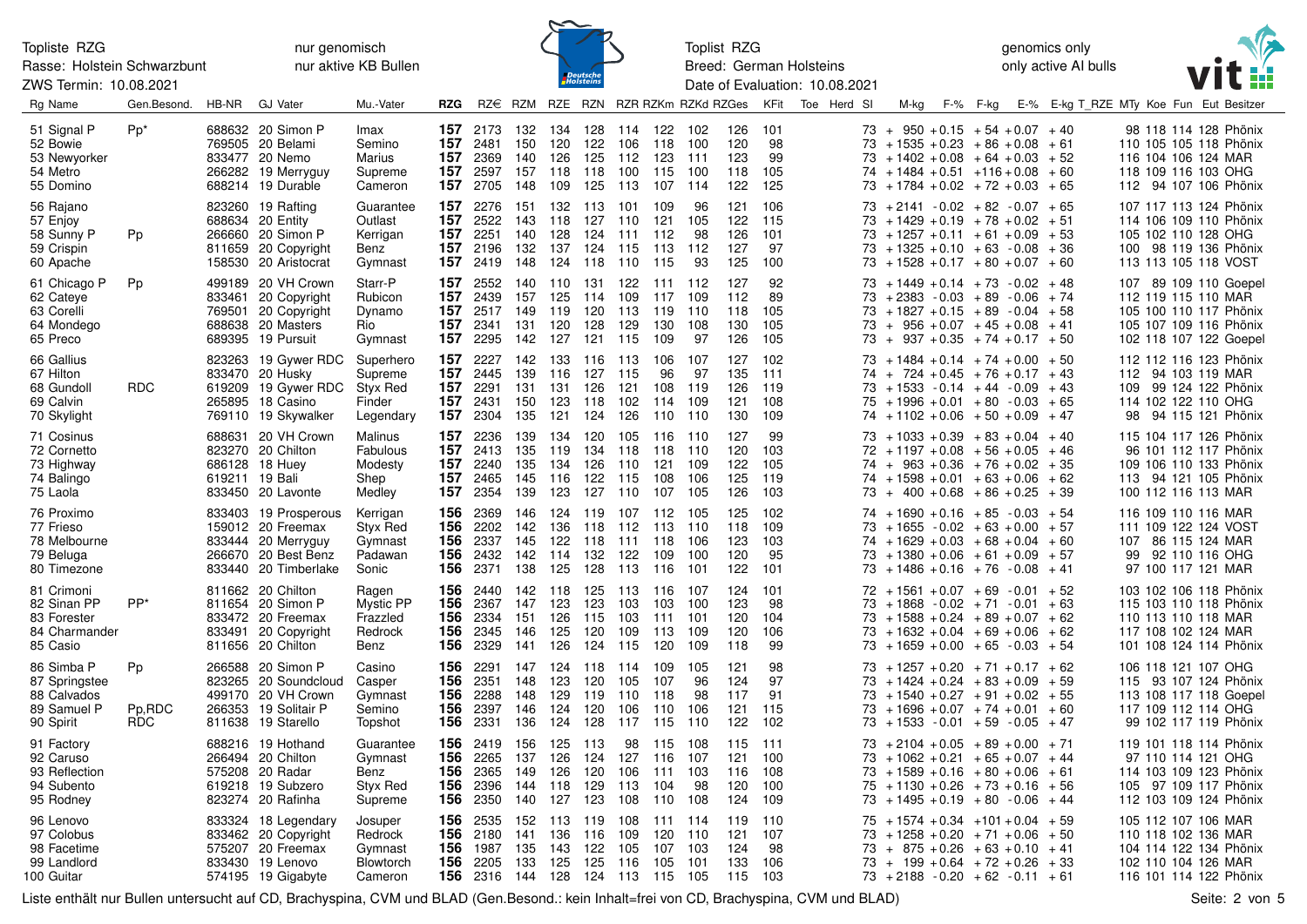Rasse: Holstein Schwarzbunt ZWS Termin: 10.08.2021

nur genomisch nur aktive KB Bullen



Toplist RZG Breed: German Holsteins Date of Evaluation: 10.08.2021 genomics only only active AI bulls



| Rg Name                                                                                             | Gen.Besond.          | HB-NR          | <b>GJ Vater</b>                                                                                                | Mu.-Vater                                                            | <b>RZG</b>        |                                                                                  |                                 |                                                     |                                         |                                                     |                                             | RZ€ RZM RZE RZN RZR RZKm RZKd RZGes |                                 | KFit                            | Toe Herd SI |                            |                                                                                                                                                                                    | M-kg F-% F-kg |  | E-% E-kg T RZE MTy Koe Fun Eut Besitzer |                                                                   |                     |                                                                                                    |  |
|-----------------------------------------------------------------------------------------------------|----------------------|----------------|----------------------------------------------------------------------------------------------------------------|----------------------------------------------------------------------|-------------------|----------------------------------------------------------------------------------|---------------------------------|-----------------------------------------------------|-----------------------------------------|-----------------------------------------------------|---------------------------------------------|-------------------------------------|---------------------------------|---------------------------------|-------------|----------------------------|------------------------------------------------------------------------------------------------------------------------------------------------------------------------------------|---------------|--|-----------------------------------------|-------------------------------------------------------------------|---------------------|----------------------------------------------------------------------------------------------------|--|
| 101 Sampler PP PP*<br>102 Sussex<br>103 Arriba<br>104 Hollywood<br>105 Bacardi                      |                      |                | 688636 20 Simon P<br>266373 20 Suprem<br>688633 20 Aristocrat<br>688645 20 Howler<br>158522 19 Builder P       | Batch P<br>Sylvert<br><b>Bandares</b><br>Benz<br>Superhero           | 156<br>156        | <b>156</b> 2219<br>2295<br>2099<br><b>156</b> 2409<br><b>156</b> 2251            | 140<br>152<br>132<br>141<br>142 | 127<br>126<br>137<br>116<br>128                     | 121<br>116<br>124<br>129                | 105<br>105<br>108<br>115<br>121 101                 | 112 104<br>117<br>129 105<br>110<br>107 105 | 98<br>105                           | 126<br>115<br>125<br>124<br>126 | 107<br>99<br>101<br>97<br>102   |             | 73.<br>73<br>73            | $+$ 936 + 0.29 + 68 + 0.17 + 50<br>$73 + 2139 - 0.10 + 72 - 0.01 + 72$<br>$+1074 + 0.06 + 49 + 0.06 + 43$<br>$+1604 + 0.00 + 63 - 0.01 + 53$<br>$73 + 775 + 0.48 + 81 + 0.20 + 48$ |               |  |                                         | 104 117 116 114 OHG<br>115 101 119 119 VOST                       |                     | 102 115 123 112 Phönix<br>112 107 110 135 Phönix<br>108 97 104 118 Phönix                          |  |
| 106 BurningHot<br>107 Richmond<br>108 Innocent<br>109 Felino<br>110 Crusoe                          |                      | 833412 19 Rio  | 509826 19 Bundle<br>833458 20 Indulge<br>823271 20 Freemax<br>619228 20 VH Crown                               | Yoda<br>Moritz<br>King Doc<br>Benz<br>Gymnast                        | 156               | <b>156</b> 2312<br>2395<br>155 2312<br><b>155</b> 2370<br><b>155</b> 2148        | 141<br>132<br>150<br>142<br>139 | 126<br>115<br>132<br>121<br>133                     | 125<br>118<br>123<br>121                | 121 113 113 106<br>123<br>102<br>110 113 111<br>107 | 131<br>105<br>116                           | 120<br>100<br>98                    | 121<br>133<br>116<br>125<br>123 | 112<br>100<br>115<br>96<br>97   |             | 73<br>74<br>73<br>73<br>73 | $+ 697 + 0.57 + 87 + 0.18 + 43$<br>$+1075 + 0.17 + 60 + 0.00 + 37$<br>$+1402 + 0.33 + 92 + 0.08 + 57$<br>$+1275 + 0.25 + 78 + 0.04 + 48$<br>$+1256 + 0.23 + 75 + 0.02 + 45$        |               |  |                                         | 111 102 116 119 MAR<br>104 123 109 102 MAR<br>125 113 112 120 MAR |                     | 115 95 113 117 Phönix<br>101 108 119 126 Phönix                                                    |  |
| 111 HugoPP RDC PP*, RDC<br>112 SputnikRDC RDC<br>113 Goretzka<br>114 Brandung P Pp*<br>115 Hubertus |                      | 574196 19 Bali | 688643 20 Hulk P<br>685590 19 Spark Red<br>833451 20 Gigabyte<br>833420 19 Humblenkin                          | <b>Mystic PP</b><br>Finder<br>Superhero<br>Salvatore<br>Topshot      | 155               | <b>155</b> 2251<br><b>155</b> 2461<br>2115<br><b>155</b> 2393<br><b>155</b> 2418 | 131<br>148<br>129<br>148<br>139 | 123<br>118<br>134<br>119<br>116                     | 134 110<br>123<br>128<br>115<br>124 119 | 107<br>115<br>110                                   | 112 112<br>107<br>123<br>115 106<br>119     | 108<br>103<br>- 114                 | 127<br>120<br>128<br>122<br>125 | 109<br>101<br>101<br>109<br>108 |             | 73<br>73<br>73<br>73<br>75 | $+1024 + 0.00 + 40 + 0.08 + 44$<br>$+2085 -0.01 + 80 -0.10 + 60$<br>$+ 659 + 0.24 + 51 + 0.12 + 35$<br>$+2210 -0.11 + 73 -0.09 + 65$<br>$+1202 + 0.22 + 71 + 0.04 + 45$            |               |  |                                         | 112 107 118 125 MAR<br>104 91 108 119 MAR                         |                     | 108 84 109 130 Phönix<br>108 105 120 104 Phönix<br>103 117 119 102 Phönix                          |  |
| 116 Cognito<br>117 Freewood P<br>118 Milkland<br>119 Benboy<br>120 Mitja                            | $Pp^*$<br><b>RDC</b> |                | 619227 20 Copyright<br>833456 20 Freemax<br>619212 19 Milktime<br>833482 20 Benwick<br>811649 19 Merryguy      | Benz<br>Selfie<br>Rubi-Asp<br>Resolve<br>Cyrano                      | 155               | <b>155</b> 2139<br>2290<br><b>155</b> 2325<br><b>155</b> 2244<br><b>155</b> 2308 | 128<br>150<br>152<br>134<br>158 | 131<br>126<br>123<br>121<br>124                     | 128<br>112<br>119<br>125<br>107         | 122 117 106<br>109<br>98<br>111                     | 105<br>104<br>108<br>97 116 101             | 105<br>97<br>106                    | 128<br>122<br>119<br>132<br>116 | 99<br>98<br>103<br>106<br>103   |             | 73<br>73<br>74<br>73<br>75 | $+1101 + 0.05 + 48 - 0.04 + 33$<br>$+1237 + 0.43 + 96 + 0.13 + 57$<br>$+2137 -0.02 +82 -0.05 +66$<br>$+ 781 + 0.22 + 54 + 0.17 + 45$<br>$+2004 + 0.23 + 106 + 0.00 + 68$           |               |  |                                         | 115 102 106 124 MAR<br>105 110 117 110 MAR                        |                     | 106 104 117 126 Phönix<br>109 123 109 110 Phönix<br>115 110 120 109 Phönix                         |  |
| 121 Promise<br>122 Chronic<br>123 Glory RDC<br>124 Splinter<br>125 Flamero                          | <b>RDC</b>           |                | 797400 19 Prosperous<br>797630 20 VH Crown<br>833417 19 Gywer RDC<br>823266 20 Simon P<br>833455 20 Freemax    | Kerrigan<br>Casino<br><b>Bandares</b><br>Redrock<br>Bubba            | 155               | 2508<br>155 2189<br><b>155</b> 2181<br><b>155</b> 2177<br><b>155</b> 2256        | 153<br>137<br>126<br>145<br>140 | 110 114<br>128<br>123<br>128<br>124                 | 125<br>134<br>118<br>124                | 103<br>106<br>113<br>108<br>109                     | 118 103<br>116<br>109<br>103<br>116         | 100<br>111<br>100<br>108            | 125<br>124<br>134<br>121<br>121 | 102<br>99<br>106<br>105<br>108  |             | 74<br>73<br>73<br>73<br>73 | $+2322 - 0.02 + 89 - 0.10 + 67$<br>$+$ 995 + 0.32 + 73 + 0.07 + 42<br>$+ 896 + 0.02 + 37 + 0.04 + 35$<br>$+1195 + 0.15 + 63 + 0.20 + 63$<br>$+$ 981 + 0.27 + 67 + 0.14 + 49        |               |  |                                         | 104 103 111 121 MAR<br>107 109 109 119 MAR                        |                     | 109 104 107 104 Greifenb<br>106 106 117 120 Memminge<br>108 107 108 126 Phönix                     |  |
| 126 SkinnerRDC RDC<br>127 Merryville<br>128 Bavario<br>129 Pringles<br>130 Gigacube                 |                      |                | 823255 19 Starello<br>833436 19 Merryguy<br>833424 19 Basic<br>823275 20 Persuasive<br>833428 19 Gigabyte      | Mission P<br>Sonic<br>Agronaut<br>Benz<br>Dynamo                     | 155               | <b>155</b> 2366<br>155 2271<br><b>155</b> 2347<br>155 2394<br>2201               | 141<br>145<br>145<br>140<br>138 | -114<br>127<br>121<br>117<br>123                    | 125<br>118<br>123<br>126<br>125         | - 114<br>110<br>108<br>113<br>115                   | 108 103<br>113<br>106<br>112<br>117         | 106<br>101<br>107<br>-99            | 126<br>120<br>121<br>126<br>121 | 107<br>102<br>106<br>96<br>103  |             | 74<br>74<br>73<br>73       | $+1579 + 0.02 + 64 + 0.00 + 54$<br>$+1810 + 0.04 + 75 - 0.05 + 56$<br>$74 + 1219 + 0.32 + 83 + 0.10 + 53$<br>$+1208 + 0.28 + 79 + 0.02 + 43$<br>$+2178 - 0.30 + 49 - 0.16$         |               |  | + 55                                    | 119 102 117 117 MAR<br>113 109 112 112 MAR                        | 97 102 105 128 MAR  | 101 84 118 113 Phönix<br>111 96 105 117 Phönix                                                     |  |
| 131 Zarino<br>132 Huracan<br>133 Gavito<br>134 Libero P<br>135 Genius                               | <b>RDC</b><br>$Pp^*$ |                | 823261 19 Zekon<br>833405 19 Hagar<br>823247 19 Gywer RDC<br>688642 20 Lupo PP<br>266275 19 Gywer RDC          | Finder<br>Penley<br>Gatedancer<br>Manitoba<br>Trend                  | 154<br>154<br>154 | 154 2349<br>2319<br>2261<br>2383<br><b>154</b> 1930                              | 149<br>151<br>141<br>140<br>130 | 117<br>117 112<br>125<br>116<br>144                 | 120<br>121<br>123<br>123                | 106<br>104<br>115<br>115<br>105                     | 109 104<br>120 104<br>109<br>110<br>106     | 110<br>110<br>106                   | 119<br>120<br>120<br>125<br>126 | 102<br>110<br>107<br>112<br>103 |             | 73.<br>75<br>73<br>73      | $+1527 + 0.15 + 77 + 0.10 + 64$<br>$+1712 + 0.10 + 79 + 0.07 + 66$<br>$+1238 + 0.18 + 68 + 0.08 + 51$<br>$+1169 + 0.20 + 68 + 0.09$<br>$73 + 1513 - 0.15 + 42 - 0.10 + 41$         |               |  | + 49                                    | 105 117 115 139 OHG                                               | 98 110 105 116 MAR  | 100 109 112 109 Phönix<br>109 111 105 123 Phönix<br>104 93 115 112 Phönix                          |  |
| 136 Zando<br>137 Skavi<br>138 Prosecco<br>139 Gnabry RDC RDC<br>140 Canum                           |                      |                | 811661 20 AltaZarek<br>823243 19 Skywalker<br>833394 19 Prosperous<br>823251 19 Gywer RDC<br>159011 20 Chilton | <b>Bubba</b><br>Superhero<br><b>Bandares</b><br>Kerrigan<br>Adorable | 154               | 154 2141<br><b>154</b> 2212<br>154 2304<br><b>154</b> 2201<br>2094               | 135<br>143<br>144<br>136<br>140 | 129<br>122<br>116<br>128<br>132                     | 122<br>119<br>114 110<br>127 115<br>117 | 109<br>115<br>109                                   | 111 109<br>108<br>113<br>110 108<br>104     | 110<br>106<br>96                    | 126<br>123<br>129<br>120<br>122 | 112<br>101<br>111<br>106<br>106 |             | 73<br>75<br>74<br>73<br>73 | $+ 646 + 0.39 + 66 + 0.16 + 39$<br>$+1860 -0.16 + 54 -0.01 + 63$<br>$+1624 + 0.07 + 72 + 0.00 + 55$<br>$+1509 - 0.04 + 54 - 0.03 + 48$<br>$+1156 + 0.21 + 68 + 0.10 + 50$          |               |  |                                         | 101 113 98 117 MAR                                                | 96 117 114 126 VOST | 107 104 104 132 Phönix<br>111 106 108 118 Phönix<br>109 107 115 121 Phönix                         |  |
| 141 Especial<br>142 Benicio<br>143 Grappa<br>144 Marpon<br>145 Baseball                             |                      |                | 509866 20 Einstein<br>823252 19 Barrett<br>158528 19 Gywer RDC<br>619217 19 Martin<br>574191 19 Basic          | Superhero<br>Gymnast<br>Mission P<br><b>Bandares</b><br>Gymnast      | 154<br>154        | 154 2420<br>1930<br><b>154</b> 2234<br>154 1973<br>2026                          | 137<br>138<br>142<br>130<br>128 | 111<br>139<br>125<br>135<br>129                     | 120<br>118<br>123<br>129                | 132 115 118 104<br>100<br>114<br>108<br>105         | 107<br>110 107<br>116<br>121                | 96<br>105<br>103                    | 122<br>123<br>120<br>131<br>130 | 104<br>89<br>108<br>90<br>97    |             | 73<br>73<br>73<br>74       | $73 + 1170 + 0.19 + 67 + 0.03 + 43$<br>$+1153 + 0.12 + 58 + 0.10 + 51$<br>$+1034 + 0.36 + 79 + 0.12 + 48$<br>$+ 208 + 0.59 + 68 + 0.21 + 28$<br>$+1087 -0.02 +40 +0.01 +38$        |               |  |                                         | 105 100 108 127 VOST                                              | 90 101 100 117 MAR  | 110 104 119 134 Phönix<br>107 103 122 128 Phönix<br>99 106 109 129 Phönix                          |  |
| 146 Cocker<br>147 Casado<br>148 Freemax<br>149 Copyland<br>150 Lavamax                              |                      |                | 769400 20 VH Crown<br>823267 20 Chilton<br>811622 18 Imax<br>833476 20 Copyright<br>574200 20 Lavonte          | Benz<br>Salvatore<br>Modesty<br>Gymnast<br>Malinus                   | 154<br>154        | 2369<br><b>154</b> 2294<br>2124<br>154 2235<br>154 2100                          | 149<br>144<br>141<br>151        | 120<br>117<br>130<br>127<br>132 127 125 107 109 107 | 122<br>123<br>121<br>114 107            | 109<br>108<br>107                                   | 118<br>109<br>114 113<br>112 106            | 105<br>99                           | 114<br>119<br>117<br>113<br>127 | 98<br>100<br>104<br>98<br>106   |             | 73<br>73<br>75<br>73       | $+2106 - 0.06 + 76 - 0.07 + 64$<br>$+1478 + 0.08 + 67 + 0.07 + 59$<br>$+1058 + 0.31 + 76 + 0.11 + 48$<br>$+1576 + 0.20 + 85 + 0.09 + 64$<br>$73 + 1442 - 0.04 + 52 - 0.07 + 42$    |               |  |                                         | 117 106 114 119 MAR                                               |                     | 116 100 111 113 Phönix<br>91 113 110 112 Phönix<br>106 109 112 126 Phönix<br>92 106 120 121 Phönix |  |

Liste enthält nur Bullen untersucht auf CD, Brachyspina, CVM und BLAD (Gen.Besond.: kein Inhalt=frei von CD, Brachyspina, CVM und BLAD) Seite: 3 von 5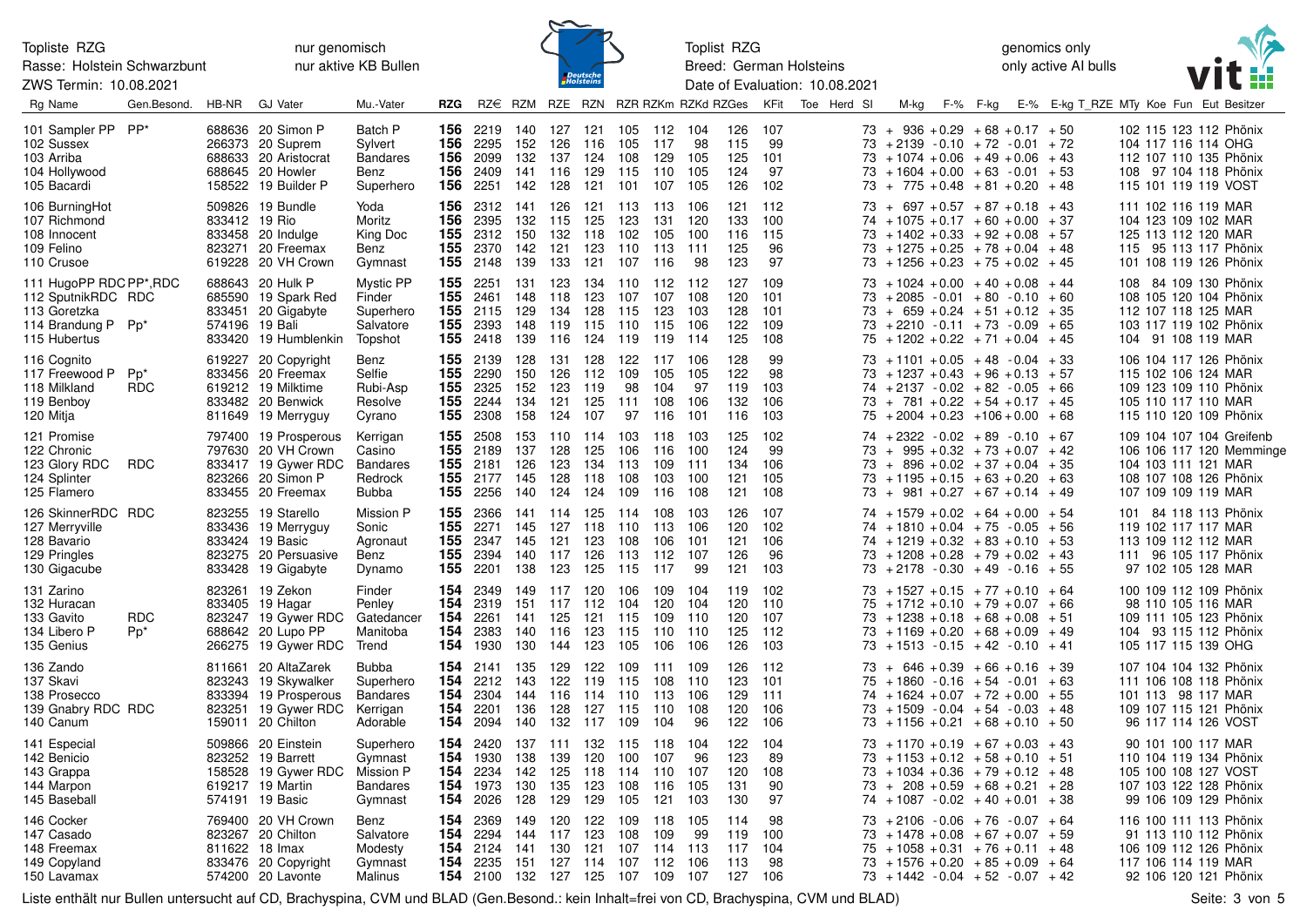Rasse: Holstein Schwarzbunt

ZWS Termin: 10.08.2021

nur genomisch nur aktive KB Bullen



Toplist RZG Breed: German Holsteins Date of Evaluation: 10.08.2021 genomics only only active AI bulls



| Rg Name                                                                           | Gen.Besond.               | HB-NR | <b>GJ Vater</b>                                                                                              | Mu.-Vater                                                        | RZG                              |                                                                      |                                 |                                         |                                             |                                     |                                         | RZ€ RZM RZE RZN RZR RZKm RZKd RZGes |                                     | KFit                            | Toe Herd SI | M-kg                                                                                                                                                                                            | F-% | F-kg |      | E-% E-kg T RZE MTy Koe Fun Eut Besitzer |  |                                                                                                                             |  |
|-----------------------------------------------------------------------------------|---------------------------|-------|--------------------------------------------------------------------------------------------------------------|------------------------------------------------------------------|----------------------------------|----------------------------------------------------------------------|---------------------------------|-----------------------------------------|---------------------------------------------|-------------------------------------|-----------------------------------------|-------------------------------------|-------------------------------------|---------------------------------|-------------|-------------------------------------------------------------------------------------------------------------------------------------------------------------------------------------------------|-----|------|------|-----------------------------------------|--|-----------------------------------------------------------------------------------------------------------------------------|--|
| 151 Kick Off<br>152 Simon P<br>153 Predar<br>154 Lumen<br>155 Sanchez P           | Pp <sup>*</sup><br>Pp,RDC |       | 574186 19 Keith<br>685585 18 Semino<br>619213 19 Pursuit<br>688207 19 Bali<br>158525 19 Solitair P           | Adhere<br>Board<br>Superhero<br>Superhero<br>Gymnast             | 154<br>154<br>154<br>154<br>153  | 2004 133<br>2276<br>2124<br>2255<br>1970                             | 145<br>128<br>138<br>136        | 120<br>129                              | 133 125<br>123<br>124<br>117 122<br>141 118 | 103 111<br>112<br>119<br>114<br>106 | 108<br>117<br>112<br>106                | 98<br>98<br>99<br>102<br>109        | 127 111<br>120<br>128<br>127<br>121 | 103<br>112<br>104<br>103        |             | $74 + 1021 + 0.04 + 44 + 0.11 + 46$<br>$76 + 1566 + 0.07 + 69 + 0.05 + 59$<br>$73 + 612 + 0.35 + 61 + 0.08 + 29$<br>$73 + 1233 + 0.18 + 68 + 0.03 + 46$<br>$73 + 1359 + 0.05 + 59 + 0.00$       |     |      | + 46 |                                         |  | 109 102 111 133 Phönix<br>105 113 113 109 Phönix<br>102 102 123 120 Phönix<br>99 98 120 110 Phönix<br>108 113 122 130 VOST  |  |
| 156 Gendry<br>157 Solist<br>158 Hope<br>159 Invictus<br>160 Melville              |                           |       | 833395 19 Garido<br>266590 20 Soundcloud<br>688641 20 Howler<br>833453 20 Intercity<br>769399 20 Merryguy    | Superhero<br>Benz<br>Achiever<br>Outlast<br>Malinus              | 153<br>153<br>153<br>153.<br>153 | 2167<br>2155<br>2370<br>2143<br>2118                                 | 143<br>146<br>135<br>139<br>143 | 134<br>108<br>124 119<br>129            | 121 116<br>116<br>126<br>114                | 108<br>116<br>116<br>106<br>112     | 113<br>107<br>123<br>114<br>115         | 105<br>97<br>109<br>110<br>106      | 125<br>113<br>132<br>127<br>119     | 96<br>97<br>96<br>100<br>105    |             | $73 + 1445 + 0.07 + 65 + 0.07 + 57$<br>$73 + 1279 + 0.31 + 85 + 0.08 + 53$<br>$73 + 774 + 0.39 + 71 + 0.11 + 38$<br>$73 + 1014 + 0.19 + 61 + 0.15 + 51$<br>$74 + 1396 + 0.11 + 67 + 0.08 + 57$  |     |      |      |                                         |  | 104 96 122 112 MAR<br>117 111 108 130 OHG<br>106 86 105 111 Phönix<br>114 99 109 122 MAR<br>114 102 122 117 Phönix          |  |
| 161 Sale P RDC Pp*, RDC<br>162 Proudman<br>163 Fio<br>164 Kelver<br>165 Express   |                           |       | 688220 19 Solitair P<br>619215 19 Prosperous<br>811660 20 Freemax<br>619208 19 Kenobi<br>575202 20 Expansion | Gymnast<br>Modesty<br>Kemal<br>Superhero<br>Styx Red             | 153<br>153<br>153<br>153<br>153  | 2118<br>2007<br>1890<br>2375<br>2067                                 | 137<br>135<br>127<br>145<br>128 | 129<br>134 116<br>140<br>112            | 122 111<br>125<br>120<br>124 125            | 102<br>102<br>115<br>118 112 107    | 114 110<br>115<br>111<br>117            | 109<br>106<br>-111                  | 120<br>129<br>125<br>119<br>130     | 105<br>108<br>110<br>106<br>111 |             | $73 + 781 + 0.37 + 70 + 0.14 + 42$<br>$74 + 1148 + 0.18 + 65 + 0.01 + 40$<br>$73 + 1304 - 0.07 + 43 - 0.08 + 35$<br>$74 + 1690 + 0.00 + 66 + 0.03 + 61$<br>$73 + 1316 - 0.22 + 27 + 0.00 + 45$  |     |      |      |                                         |  | 106 99 119 124 Phönix<br>117 104 109 133 Phönix<br>96 108 124 134 Phönix<br>107 103 103 112 Phönix<br>90 104 112 124 Phönix |  |
| 166 Caitano<br>167 Scorer<br>168 Carson<br>169 Sartre RDC RDC<br>170 Collin       |                           |       | 823240 19 Casino<br>686127 18 Solution<br>769301 20 VH Crown<br>769202 19 Solitair P<br>159008 20 Copyright  | Gatedancer<br>Yale<br>Gymnast<br>Gymnast<br>Malinus              | 153<br>153<br>153<br>153<br>153  | 2239<br>2235<br>2143<br>2039<br>1937                                 | 145<br>135<br>128<br>150<br>140 | 118 119<br>119<br>129<br>134 114<br>146 | 125<br>127<br>118                           | 112<br>118<br>92<br>109             | 110 112 110<br>122<br>124<br>109<br>110 | 103<br>109<br>105<br>101            | 118<br>125<br>125<br>114<br>112     | 102<br>108<br>103<br>100<br>99  |             | $75 + 1871 - 0.06 + 67 - 0.03 + 61$<br>$74 + 901 + 0.27 + 65 + 0.09 + 41$<br>$73 + 897 + 0.21 + 57 + 0.00 + 30$<br>$73 + 1950 - 0.12 + 63 + 0.06 + 74$<br>$73 + 1353 + 0.14 + 69 + 0.01 + 48$   |     |      |      |                                         |  | 104 87 117 116 Phönix<br>103 101 109 117 Phönix<br>110 102 124 117 Phönix<br>122 105 117 125 Phönix<br>123 111 122 134 VOST |  |
| 171 Lindy<br>172 Dacapo<br>173 Riverio<br>174 Capitano<br>175 Matty PRDC Pp*, RDC | SU                        |       | 265900 19 Lightstar<br>619226 20 Dateline<br>823262 19 Rafting<br>619204 19 Cabo<br>685604 19 Match P        | Commander<br>Achiever<br>Helix<br>Battlecry<br>Salvatore         | 153<br>153<br>153<br>153<br>153  | 2180<br>2053<br>1904<br>2135<br>2219                                 | 142<br>141<br>145<br>130<br>145 | 121<br>132<br>137<br>123<br>125         | 124<br>- 116<br>107<br>125<br>122           | 113<br>104<br>93<br>115<br>103      | - 113<br>114<br>110<br>117<br>108       | -107<br>106<br>99<br>104<br>98      | 120<br>119<br>124<br>130<br>116     | 94<br>110<br>98<br>107<br>107   |             | $75 + 1141 + 0.18 + 64 + 0.15 + 56$<br>$73 + 1614 - 0.05 + 58 + 0.01 + 56$<br>$73 + 1137 + 0.28 + 76 + 0.16 + 57$<br>$74 + 1208 - 0.01 + 46 - 0.02 + 39$<br>$74 + 1209 + 0.30 + 80 + 0.10 + 53$ |     |      |      |                                         |  | 117 106 112 111 OHG<br>108 119 119 119 Phönix<br>105 111 114 133 Phönix<br>102 110 112 117 Phönix<br>111 108 107 121 Phönix |  |
| 176 Gangway<br>177 Promotion<br>178 Cameno<br>179 Sancos PP<br>180 Celtic         | $PP^*$                    |       | 574192 19 Gywer RDC<br>833404 19 Prosperous<br>619223 20 VH Crown<br>833459 20 Simon P<br>159013 20 VH Crown | Superhero<br>Kerrigan<br>Mr Puma<br>Supreme<br>Gymnast           | 153<br>153<br>153<br>153<br>153  | 2265<br>2263<br>2193<br>2188<br>2181                                 | 152<br>148<br>137<br>138<br>141 | 120<br>118<br>122<br>117<br>122 119     | 114<br>116<br>124<br>126                    | 108<br>101<br>111<br>104<br>109     | 101<br>110<br>118<br>109<br>119         | 107<br>101<br>107<br>105<br>106     | 118<br>124<br>122<br>127<br>122     | 103<br>98<br>99<br>102<br>95    |             | $73 + 1764 + 0.03 + 73 + 0.09 + 71$<br>$74 + 2057 - 0.01 + 80 - 0.08 + 61$<br>$73 + 1501 + 0.06 + 66 - 0.06 + 45$<br>$73 + 1147 + 0.08 + 53 + 0.12 + 52$<br>$73 + 1533 + 0.04 + 65 + 0.01 + 53$ |     |      |      |                                         |  | 120 111 112 107 Phönix<br>120 104 111 108 MAR<br>112 101 111 118 Phönix<br>108 100 107 115 MAR<br>107 109 113 113 VOST      |  |
| 181 Chapter<br>182 Leading<br>183 Mendocino<br>184 Sezuan<br>185 Gaviano          |                           |       | 574180 19 Casino<br>509542 19 Legacy<br>833433 19 Merryguy<br>823230 18 Supreme<br>823245 19 Garido          | Kerrigan<br>Legendary<br>Jetset<br><b>Battlecry</b><br>Superhero | 153<br>153<br>153<br>152<br>152  | 2202<br>2336<br>2077<br>2120<br>2108                                 | 147<br>133<br>142<br>135<br>140 | 123<br>111<br>130 118<br>119<br>123 119 | 119<br>- 131<br>123                         | 102<br>119<br>101<br>103<br>108     | -114<br>103<br>115<br>109<br>109        | 102<br>106<br>108<br>102<br>99      | 117<br>127<br>119<br>133<br>125     | 103<br>111<br>108<br>105<br>86  |             | $74 + 1462 + 0.19 + 79 + 0.07 + 58$<br>$74 + 1396 + 0.01 + 56 - 0.06 + 41$<br>$75 + 1145 + 0.17 + 64 + 0.15 + 56$<br>$75 + 400 + 0.43 + 60 + 0.29 + 43$<br>$73 + 911 + 0.40 + 78 + 0.13 + 45$   |     |      |      |                                         |  | 115 100 114 116 Phönix<br>101 97 103 114 MAR<br>125 98 115 123 MAR<br>104 109 103 119 Phönix<br>99 107 108 122 Phönix       |  |
| 186 Baslan<br>187 Topmodel<br>188 Goodlife<br>189 Sobek<br>190 Bachelor P         | $Pp^*$                    |       | 833435 19 Basic<br>833303 17 Topshot<br>833339 18 Gordon<br>619222 20 Soundcloud<br>686118 18 Batch P        | Dynamo<br>Silver<br>Missouri<br>Agronaut<br>Board                | 152<br>152<br>152<br>152<br>152  | 2246<br>2283<br>2246<br>2222<br>2235                                 | 143<br>149<br>135<br>145<br>139 | 116<br>116<br>113<br>126<br>111         | 121 104<br>117<br>129<br>117<br>126         | 104<br>110<br>107<br>109            | 122<br>110<br>107<br>107<br>107         | 106<br>109<br>105<br>100<br>99      | 120<br>120<br>129<br>116<br>127     | 107<br>97<br>108<br>114<br>107  |             | $74 + 1586 + 0.02 + 65 + 0.03 + 57$<br>$75 + 956 + 0.53 + 94 + 0.21 + 56$<br>$76 + 812 + 0.27 + 60 + 0.14 + 43$<br>$73 + 991 + 0.47 + 90 + 0.14 + 49$<br>$75 + 1125 + 0.11 + 56 + 0.13 + 53$    |     |      |      |                                         |  | 109 103 111 109 MAR<br>110 107 99 116 MAR<br>101 102 105 113 MAR<br>120 107 116 114 Phönix<br>94 95 112 110 Phönix          |  |
| 191 Lover<br>192 Garfield<br>193 Copymaster<br>194 Hooter<br>195 Best Benz        |                           |       | 688217 19 Lavonte<br>769105 19 Gywer RDC<br>833466 20 Copyright<br>158521 19 Hothand<br>619200 18 Benz       | Reason<br><b>Bandares</b><br>Dynamo<br>Gordon<br>Damaris         | 152<br>152<br>152<br>152.<br>152 | 2058<br>2018<br>2116<br>2136<br>2368                                 | 134<br>136<br>144<br>135<br>147 | 127<br>131<br>125<br>113                | 127<br>114<br>128 118<br>124<br>128         | 110<br>117<br>106<br>107<br>114     | 105<br>108<br>116<br>105<br>104         | 99<br>106<br>100<br>111<br>100      | 122<br>125<br>115<br>124<br>113     | 101<br>106<br>101<br>104<br>104 |             | $73 + 1417 - 0.08 + 47 + 0.00 + 48$<br>$73 + 1300 + 0.06 + 58 + 0.03 + 47$<br>$73 + 1458 + 0.11 + 70 + 0.06 + 56$<br>$73 + 1257 + 0.09 + 59 + 0.01 + 44$<br>$75 + 1783 - 0.02 + 68 + 0.02 + 63$ |     |      |      |                                         |  | 105 104 104 130 Phönix<br>109 109 109 128 Phönix<br>111 120 106 121 MAR<br>104 103 124 113 VOST<br>112 93 114 107 Phönix    |  |
| 196 Guardian<br>197 Topstone<br>198 San Remo<br>199 Davido<br>200 Downey          |                           |       | 686112 18 Guarantee<br>833310 17 Topshot<br>158518 19 Soundcloud<br>833463 20 Dawson<br>833441 19 Durable    | AltaSpring<br>Rubicon<br>Gymnast<br>Benz<br>Gatedancer           | 152<br>152<br>152<br>152         | 2051<br>2258<br>1894<br>2177 143<br>152 2322 147 116 116 113 111 106 | 141<br>130                      | 129<br>141 113<br>140<br>125            | 118<br>120<br>122<br>121                    | 112<br>112<br>110<br>105            | 106<br>110<br>112<br>107                | -101<br>-111<br>-101<br>103         | 121<br>125<br>122<br>118<br>117 114 | 101<br>110<br>102<br>101        |             | $75 + 1365 + 0.17 + 72 + 0.02 + 49$<br>$75 + 1342 + 0.17 + 72 + 0.03 + 49$<br>$73 + 557 + 0.38 + 61 + 0.13 + 33$<br>$73 + 1996 - 0.09 + 68 - 0.10 + 56$<br>$73 + 1371 + 0.26 + 83 + 0.08 + 56$  |     |      |      |                                         |  | 113 108 106 127 Phönix<br>98 113 105 109 MAR<br>112 102 117 137 VOST<br>120 110 104 120 MAR<br>109 101 102 117 MAR          |  |

Liste enthält nur Bullen untersucht auf CD, Brachyspina, CVM und BLAD (Gen.Besond.: kein Inhalt=frei von CD, Brachyspina, CVM und BLAD)